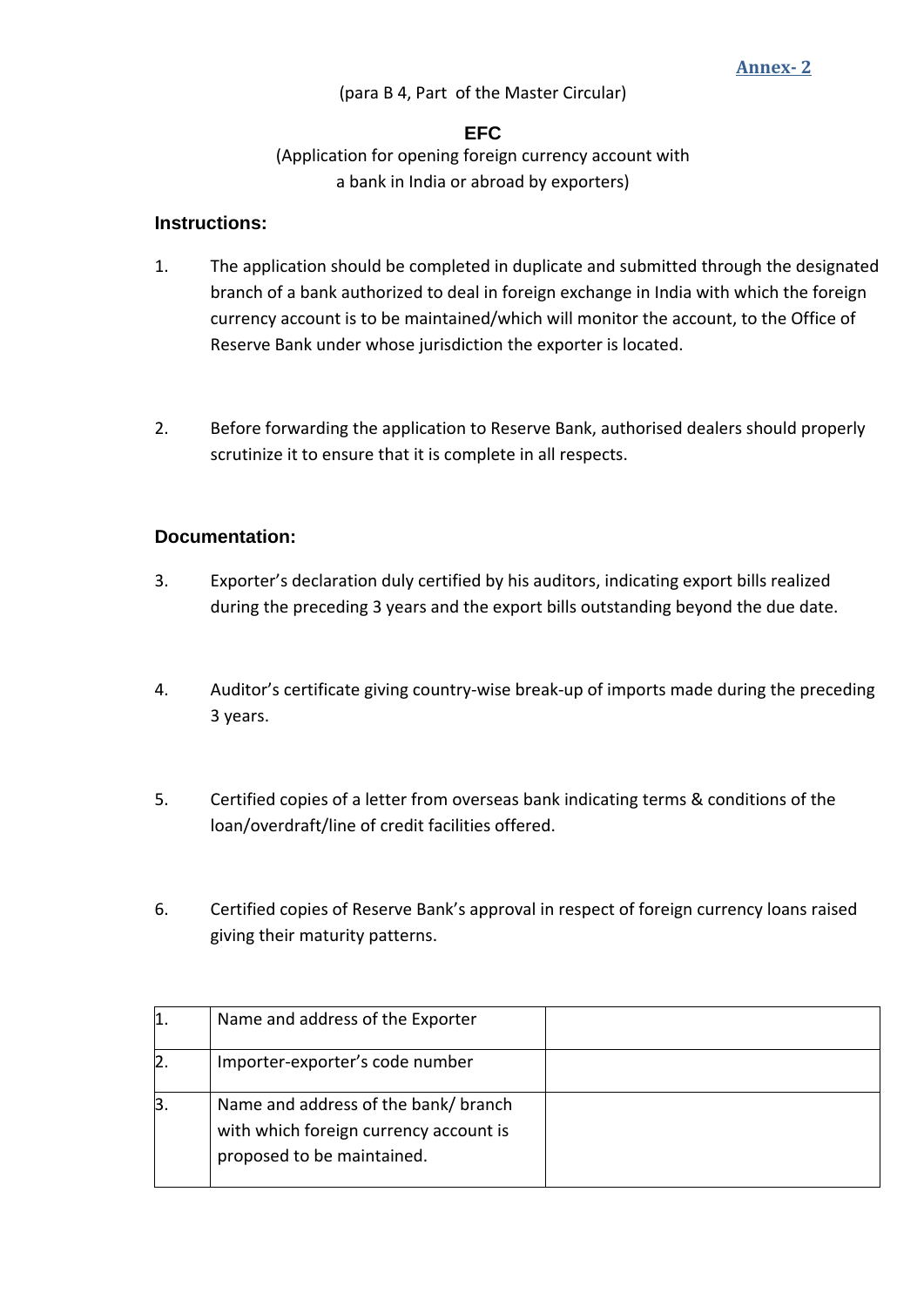| 4.  | In case the account is to be maintained    |                       |       |         |                                   |
|-----|--------------------------------------------|-----------------------|-------|---------|-----------------------------------|
|     | with a bank out-side India, name and       |                       |       |         |                                   |
|     | address of the branch of a bank in India   |                       |       |         |                                   |
|     | which will monitor the transactions put    |                       |       |         |                                   |
|     | through the foreign currency accounts.     |                       |       |         |                                   |
| 5.  | Details of exports made and proceeds       | Financial             | Total |         | Amount Outstanding at             |
|     | realized during the period the preceding 3 | Year                  |       |         | exports realised   the end of the |
|     | years and outstanding at the end of        |                       |       |         |                                   |
|     |                                            |                       | made  | (Rs.)   | period                            |
|     | the period.                                |                       | (Rs.) |         | (Rs.)                             |
|     |                                            |                       |       |         |                                   |
|     |                                            |                       |       |         |                                   |
|     |                                            |                       |       |         |                                   |
|     |                                            |                       |       |         |                                   |
|     |                                            |                       |       |         |                                   |
|     |                                            |                       |       |         |                                   |
|     |                                            |                       |       |         |                                   |
|     |                                            |                       |       |         |                                   |
|     |                                            |                       |       |         |                                   |
| 6.  | Details of imports made Calendar Year      | <b>Financial Year</b> |       | Country | Amount (Rs.)                      |
|     | Country Amount (Rs.) during the preceding  |                       |       |         |                                   |
|     | 3 years, country-wise.                     |                       |       |         |                                   |
| 7.  | In case the account is proposed to be      |                       |       |         |                                   |
|     | opened with a bank abroad, indicate the    |                       |       |         |                                   |
|     | details of arrangements made for availing  |                       |       |         |                                   |
|     | of loans/ overdrafts/lines of credit from  |                       |       |         |                                   |
|     | the bank with which the account will be    |                       |       |         |                                   |
|     | maintained.                                |                       |       |         |                                   |
| 8.  | Quarterwise projections of export receipts |                       |       |         |                                   |
|     | to be credited to the account and          |                       |       |         |                                   |
|     | payments in foreign exchange (itemwise)    |                       |       |         |                                   |
|     | to be made from the account under          |                       |       |         |                                   |
|     | various heads, during the next year.       |                       |       |         |                                   |
| 9.  | Whether the applicant's name has           |                       |       |         |                                   |
|     | been/was placed on exporters' caution list |                       |       |         |                                   |
|     | at any time.                               |                       |       |         |                                   |
| 10. |                                            |                       |       |         |                                   |
|     | Details of foreign currency loan raised by |                       |       |         |                                   |